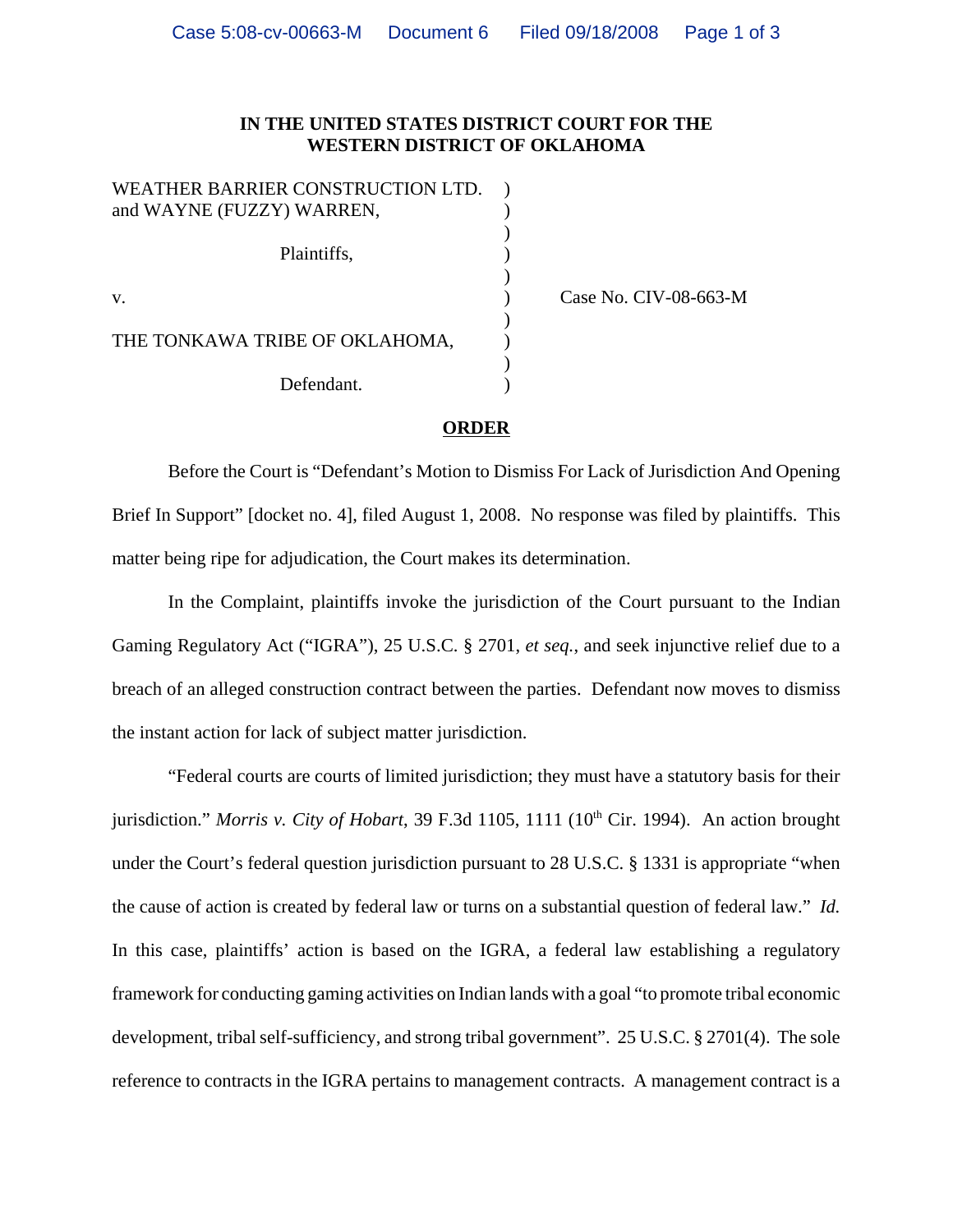contract that an Indian tribe may enter into for the operation and management of certain gaming activity. 25 U.S.C. § 2711. In order to be valid, a management contract has to be approved by the Chairman of the National Indian Gaming Commission. *Id*.

In this case, plaintiffs refer to a contract entered into with defendant to serve as the primary contractor for the construction of a casino located in Kay County, Oklahoma. Having reviewed the Complaint, the Court finds that the alleged contract between the parties is not a management contract under the IGRA. While plaintiffs apparently rely on the nature of the alleged contract with defendant as its basis for asserting jurisdiction under the IGRA, the Court finds that the IGRA does not serve as a basis for federal jurisdiction for ancillary issues involving Indian gaming. *See, e.g., Iowa Mgmt. & Consultants, Inc. v. Sac & Fox Tribe, 207 F.3d 488, 489 (8<sup>th</sup> Cir. 2000) (holding that* federal courts do not have jurisdiction regarding routine gaming-related contracts involving the tribe); *Calumet Gaming Group-Kan., Inc. v. Kickapoo Tribe of Kan.,* 987 F. Supp. 1321, 1325 (D. Kan. 1997) (gaming related consulting agreement that is not a management contract is not subject to IGRA and does not raise a federal question).

As plaintiffs fail to state a basis for federal question jurisdiction under the IGRA, and the Complaint makes no reference to any other federal law upon which jurisdiction may be brought, the Court concludes that no federal question jurisdiction exists under 28 U.S.C. § 1331 upon which plaintiffs may bring this suit against defendant.

Having determined that no basis lies for federal question jurisdiction, the Court must now examine whether plaintiffs may bring this suit on the basis of diversity jurisdiction pursuant to 28 U.S.C. § 1332. An Indian tribe, such as defendant in the instant case, is not considered to be citizen of any state for purposes of diversity jurisdiction. *Gaines v. Ski Apache*, 8 F.3d 726, 729 (10<sup>th</sup> Cir.